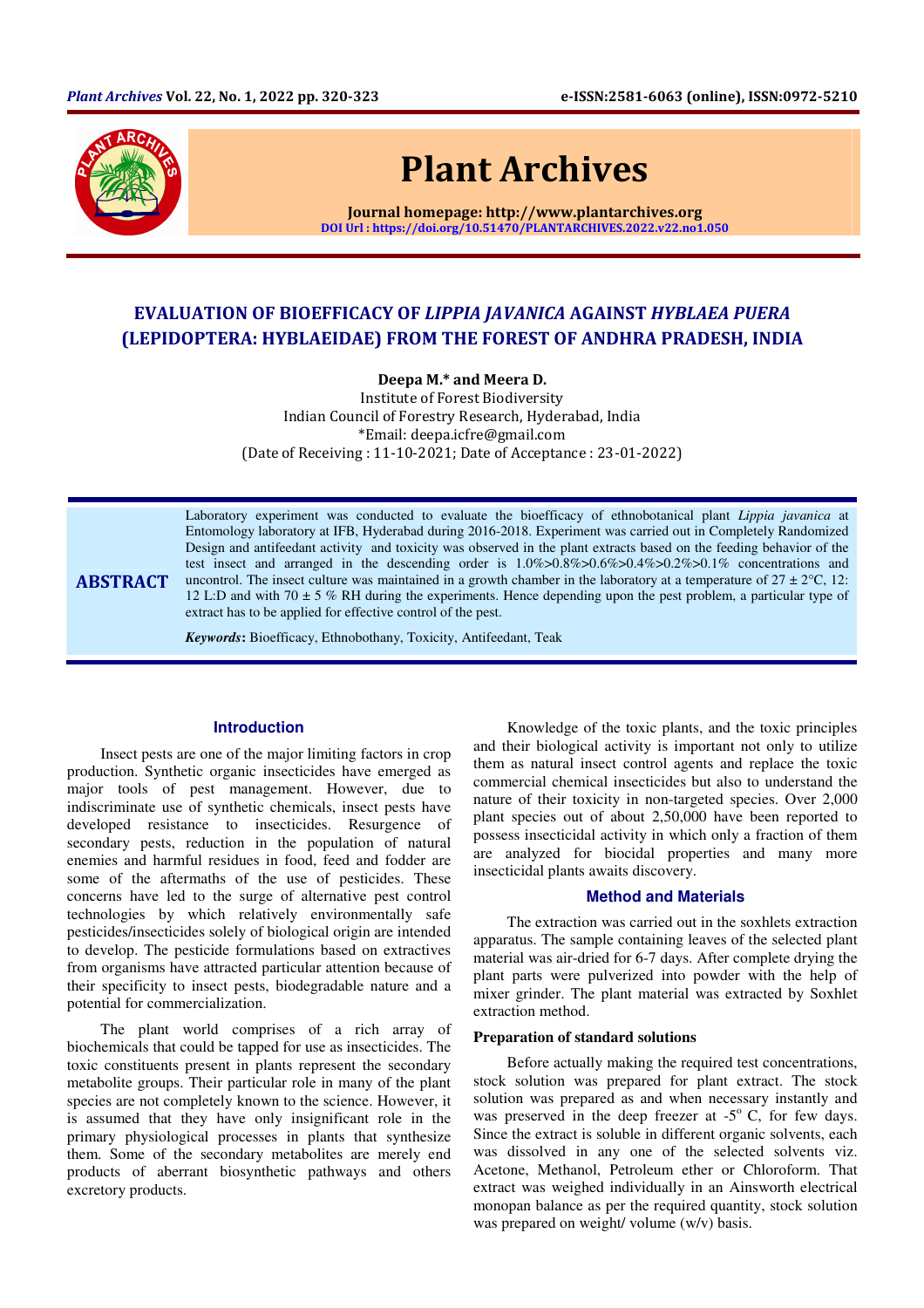#### **Dilution of different concentration from stock solution**

For the present studies, six to seven concentrations were prepared from plant extract (viz., 1,000, 2,000, 4,000, 6,000, 8,000, 10,000 and 12,000 ppm) and the plant extract was tested at the above said concentrations on the test insect. The required concentrations for a extract was prepared from stock solutions of 20,000 ppm (2%). In the process of dilution of the stock solution to prepare different concentrations, Acetate was used as a solvent.

#### **Method of testing the plant extract for antifeedant properties**

A extract was tested to know whether it had any stomach poison activity or not. The chosen feeding material for the test insect consisted of teak leaves in case of teak defoliator. The fresh leaves brought from the field was cut into uniform circular shape of 3.5 cm diameter so as provide uniform area and quantity of food material to the insect also to facilitate uniform distribution of insecticidal material to the leaf discs and for easy accommodation of the leaf discs into the petridishes.

The cut leaf discs were washed in distilled water to remove dust etc., and were air dried under ceiling fan for few minutes. Each concentration was spread at the rate of one ml/ leaf disc for each treatment. A pinch (2mg) of Methyl cellulose was added to the solution to make it slurry for uniform distribution on the leaf surface. This was smeared on either sides of the leaf disc with a fine camel hair brush uniformly. Then the treated leaves were hung to a thread with clips, for air drying under ceiling fan for about 2 hours till they were free from solvent and moisture. The dry but turgid leaf discs were placed into petridishes which were thoroughly

washed and sterilized as described before. For each replication ten insects were released into the petridishes. Each concentration including control was replicated four times. The third instar larvae of teak defoliator was utilized as test insect. After a lapse of 24 hours of release of the insect, number of the insect dead, weight measures of leaf material consumed, leaf material left uneaten were made as per the procedure indicated earlier.

#### **Assessment of Results for toxicity**

According to Pradhan (1949), the insecticidal effect on the test insect was assigned to one of the following five categories.

- 1. Normal: Where there is no noticeable abnormality.
- 2. Slightly affected: Wherein the effect was noticeable, the test insect could move about or make some progress.
- 3. Badly affected: Wherein the test insect could not leave from the place where it was, but vigorous movement of various parts of the body was apparent.
- 4. Moribund: Those which appeared to be dead but on prodding could show some sign of life by feeble movement in some part of the body.
- 5. Dead: Those which showed no sign of life, despite prodding.

Accordingly the dead and the moribund individuals were taken into account for mortality counts. The percentage mortalities, using Abbot's formula (1925). The Lethal concentrations  $(LC_{50})$  values have been worked out, subjecting the corrected percentage mortality date to "probit analysis" as suggested by Finney (1952).

**Table 1:** Ethno botanical plant and target insect selected for the study

| Plant selected for the study         |                 |             |             |  |  |
|--------------------------------------|-----------------|-------------|-------------|--|--|
| Lemon bush                           | Lippia javanica | Lamiales    | Verbenaceae |  |  |
| Target insect selected for the study |                 |             |             |  |  |
| Teak defoliator                      | Hyblaea puera   | Lepidoptera | Hyblaeidae  |  |  |

**Table 2:** Preparation of different concentrations of a plant extract from stock solutions of two percent concentration (20,000 ppm) V/V.

| SI.<br>N <sub>0</sub> | <b>Required concentration</b><br>in ppm | Volume of stock solution<br>taken in ml | <b>Volume of Acetone</b><br>used for dilution (ml) | <b>Total volume of solution</b><br>obtained (ml) |
|-----------------------|-----------------------------------------|-----------------------------------------|----------------------------------------------------|--------------------------------------------------|
| ı.                    | 1.000                                   | .25                                     | 23.75                                              | 25                                               |
| ◠<br>۷.               | 2,000                                   | 2.50                                    | 22.50                                              | 25                                               |
| 3.                    | 4,000                                   | 5.00                                    | 20.00                                              | 25                                               |
| 4.                    | 6,000                                   | 7.50                                    | 17.50                                              | 25                                               |
| J.                    | 8,000                                   | 10.00                                   | 15.00                                              | 25                                               |
| 6.                    | 10,000                                  | 12.50                                   | 12.50                                              | 25                                               |
|                       | 12.000                                  | 15.00                                   | 10.00                                              | 25                                               |

### **Results and Discussion**

Perusals of the results presented in the Table-3 indicate that the differences between the treatments were significant. Reductions in the feeding activity of test insect correspond to the increase in the treatment in the treatment concentrations. The degree of anti-feedant activity based on the feeding behavior of the test insect at different concentrations, arranged in descending order is 1.2 per cent  $(0.414 \text{ gm}) > 1.0$ per cent (0.900 gm) > 0.8 per cent (1.381 gm) > 0.6 per cent  $(1.883 \text{ gm})$  0.4 per cent  $(2.475 \text{ gm})$  > 0.2 per cent  $(2.873 \text{ gm})$  > 0.1 per cent concentration (3.214 gm) > and untreated control (3.977 gm).

Regarding the unconsumed leaf feed, significant differences were recorded between the treatments and the untreated control and also among the treatments. Maximum leaf feed was left over in 1.2 per cent concentration (4.474 gm) and lowest quantity of leaf feed was left over in 0.1 per cent concentration (1.674 gm) followed by untreated control (0.911 gm).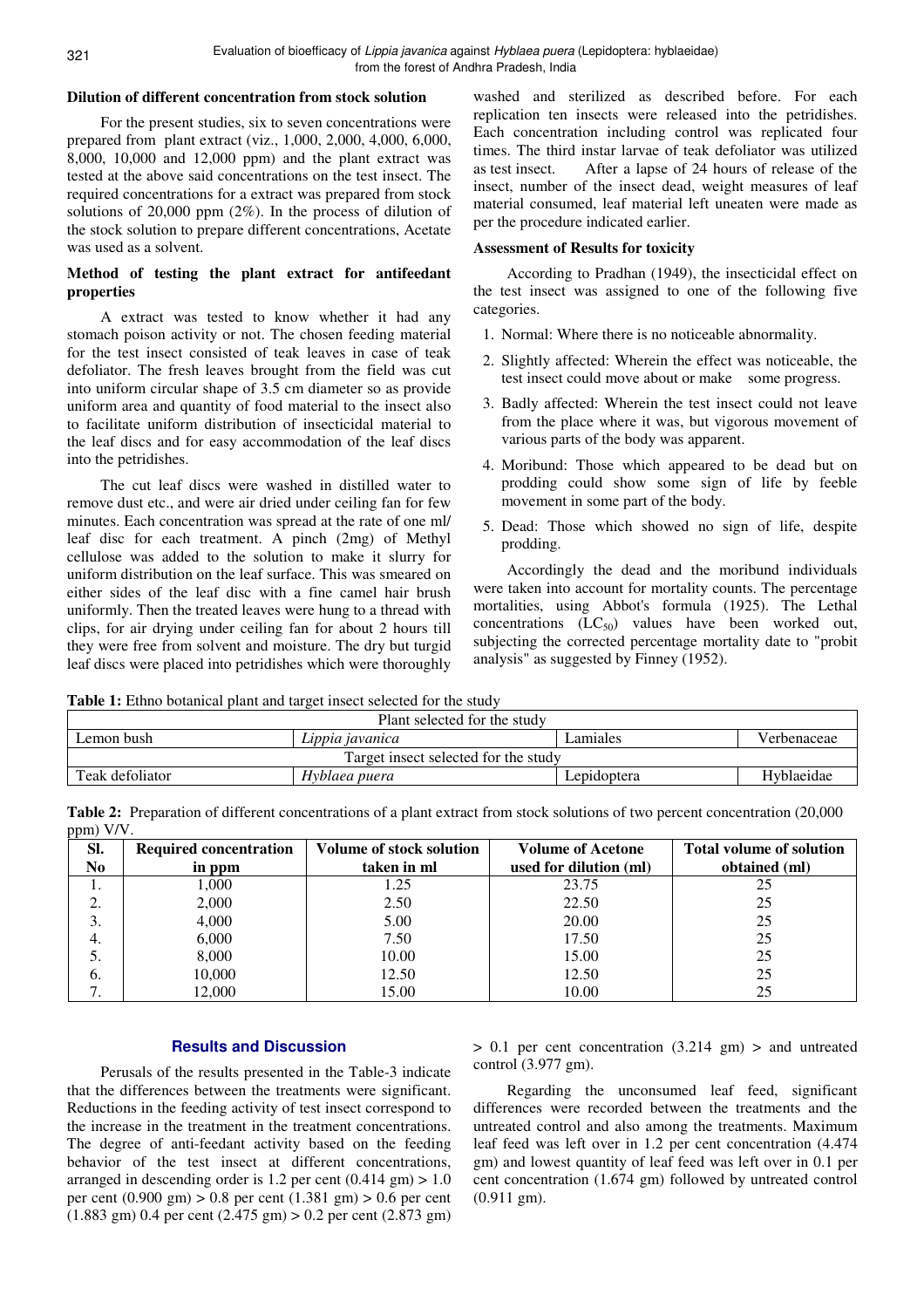Regarding fecal pellet excretion, significant differences existed between the treatments and control and also among the treatments. Excretion of fecal matter was maximum in the treatment of 0.6 per cent concentration (1.824 gm) and lowest in the untreated control (0.843 gm) followed by treatment of 0.1 per cent concentration (0.931 gm).

*L. javanica* was active against *Aedes aegypti* larvae and *Sitophilus zeamais* Motschulsky (maize weevil). Katsvanga and Chigwiza (2004) reported that *L. javanica* is an effective natural pesticide which can be used to control aphid species *(Brevicoryne brassicae)*. In their study, Katsvanga and Chigwiza (2011) found that 1:1 powdered aqueous leaf extract of *L. javanica* reduced *B. brassicae* by 53.2% against 78.3% and 96.7% of two synthetic pesticides, Aphid kill and

Bexadust "L," respectively. Chikukura *et al*. (2011) found *L. javanica* powdered leaf extracts to have insecticidal properties with potential to control grain damage by 21–33%. In the present investigation *Lippia javanica* shows toxicity  $lc_{50}$  values 0.65 mg/ml for the test insect teak defoliator, khamvilker,1983 and chavan, 1984 mentioned that neem belongs to braoad group of botanicals and it is possessing insecticidal properties which is an unbetable point. neem oil  $lc_{50}$  values 0.4390 mg/ml against teak defoliator, so compare to neem oil the *lippia javanica* showed least antifeedant properites but it found that effective alternative natural pesticide which can be used for control of teak defoliator test insect.

**Table 3:** Relative feeding potentiality of teak defoliator at different concentration of *Lippia javanica*

| S.No | <b>Treatment</b><br>Concentration $(\% )$ | Average wt. of leaf feed<br>eaten (gms) | Average wt. or leaf feed<br>uneaten (gms) | Average wt. of faecal<br>pallets excreted (gms) |
|------|-------------------------------------------|-----------------------------------------|-------------------------------------------|-------------------------------------------------|
|      | 0.1                                       | 2.407                                   | 2.207                                     | 0.719                                           |
| 2    | 0.2                                       | 2.164                                   | 2.269                                     | 0.930                                           |
| 3    | 0.4                                       | 1.592                                   | 3.024                                     | 1.169                                           |
| 4    | 0.6 <sub>1</sub>                          | 0.825                                   | 3.790                                     | 1.240                                           |
|      | 0.8                                       | 0.220                                   | 4.395                                     | 0.752                                           |
| 6    | 1.0                                       | 0.165                                   | 4.449                                     | 0.494                                           |
|      | 1.2                                       | 0.098                                   | 4.523                                     | 0.472                                           |
|      | Control                                   | 2.296                                   | 2.344                                     | 0.588                                           |
|      | C.D                                       | 0.1377                                  | 0.1409                                    | 0.0435                                          |

#### **Conclusion**

Botanicals act not only as insecticides but also function as antifeedants, oviposition deterrents and ovicides. The present investigation reports on the antifeedant property of leaf components of *Lippia javanica,* against test insect *Hyblea purea* at different concentrations was done. At 1.2 per cent concentration found to be the most effective and potent antifeedant against these leaf feeding insect pest. The toxicity of leaf components of plant extracts against test insects at different concentrations shows  $LC_{50}$ -0.6501 aganist *H. purea* was found to be effective and toxic against selected major insect pest of teak that tested.

#### **Acknowledgements**

The Principal Investigator thanks the Director General, Indian Council of Forestry Research and Education,. The PI also thanks the Director Institute of Forest Biodiversity, Hyderabad for constant encouragement.

#### **References**

- Attri, B.S. (1975). Utility of neem oil extractive as feeding detternt to lowest. *Indian J. Ent*. 37(4): 417-418.
- Atwal, A.S. and Panji, H.R. (1964). Preliminary insecticidal properties of drupes of *Melia azadarach* against caterpillars of *Pieris brassicae* L. *Indian J. Ent.* 26(11): 221-227
- Balasubramanian, M. (1983). Plant protection, visayas St. Coll. of Agr. Baybay, *Phil. Pers. Comm*., as quoted in 'Plant species reportedly possessing pest control properties-A data base'. Publ. by Resource systems institute East-West Center, Nonolulu, Hawai, USA, 33pp.
- Batra, R.C. and Sandu, G.S. (1981). Comparison of different insecticides for te control of citrus leaf miner in the

nursery. *Pesticides* 15(2): 5-6. Gupta, S.K. Banerjee A.B. Screening of selected West Bengal plants for antifungal activity. Econ.

- Chikukural, B.M.; Mvumil, R.; Chikonzol and Chenzara, C. (2011). Evaluation of selected indigenous pesticidal plant powders against stored maize and cowpeas insect pests. *African Crop Science Conference Proceedings,* 10: 189 – 192.
- Jacobson, M. (1971). In Naturally Occurring Insecticides. Marcel Dekker, New York.
- Jotwani, M.G. and Srivastava, K.P. (1981). Neem insecticide of the future 1-As protectant against stored grain pests*. Pesticides* 15(11): 40-41.
- Kadam, (1976). Entomological experiments on neem oil, Dept. of Ent., M.P.K.V. and Rahuri (M.S).
- Kalyanasundaram, M. and Dos, P.K. (1985). Larvicidal and synergistic activity of plant extracts for mosquito control. *Ind. J. Med. Res*. 82, 1–19.
- Katsvanga, S.; Chigwa Brighton Mvumi, and Robert, C. (2011). effectiveness of natural herbs, fever tea *(Lippia javanica*) and Mexican marigold. *African Crop Science Conference Proceedings*, 10: 189-192.
- Khanvilkar, V.G. (1983). Plant species reportedly possessing pest control properties–A data base' publ. by Resource systems institute, East-West center, Honolulu, Hawai, USA 20 pp.
- Rimpler and Sauerbier, H. (1986). "Iridoid glucosides as taxonomic markers in the genera *Lantana*, *Lippia*, *Aloysia* and *Phyla*," *Biochemical Systematics and Ecology*, 14(3): 307–310.
- Umerie, S.C. and Anaso, H.V. **(**1998). Insecticidal potentials of *Ocimum basilicum* leaf extract, *Bioresource Techn.,*  64(3): 237- 239.